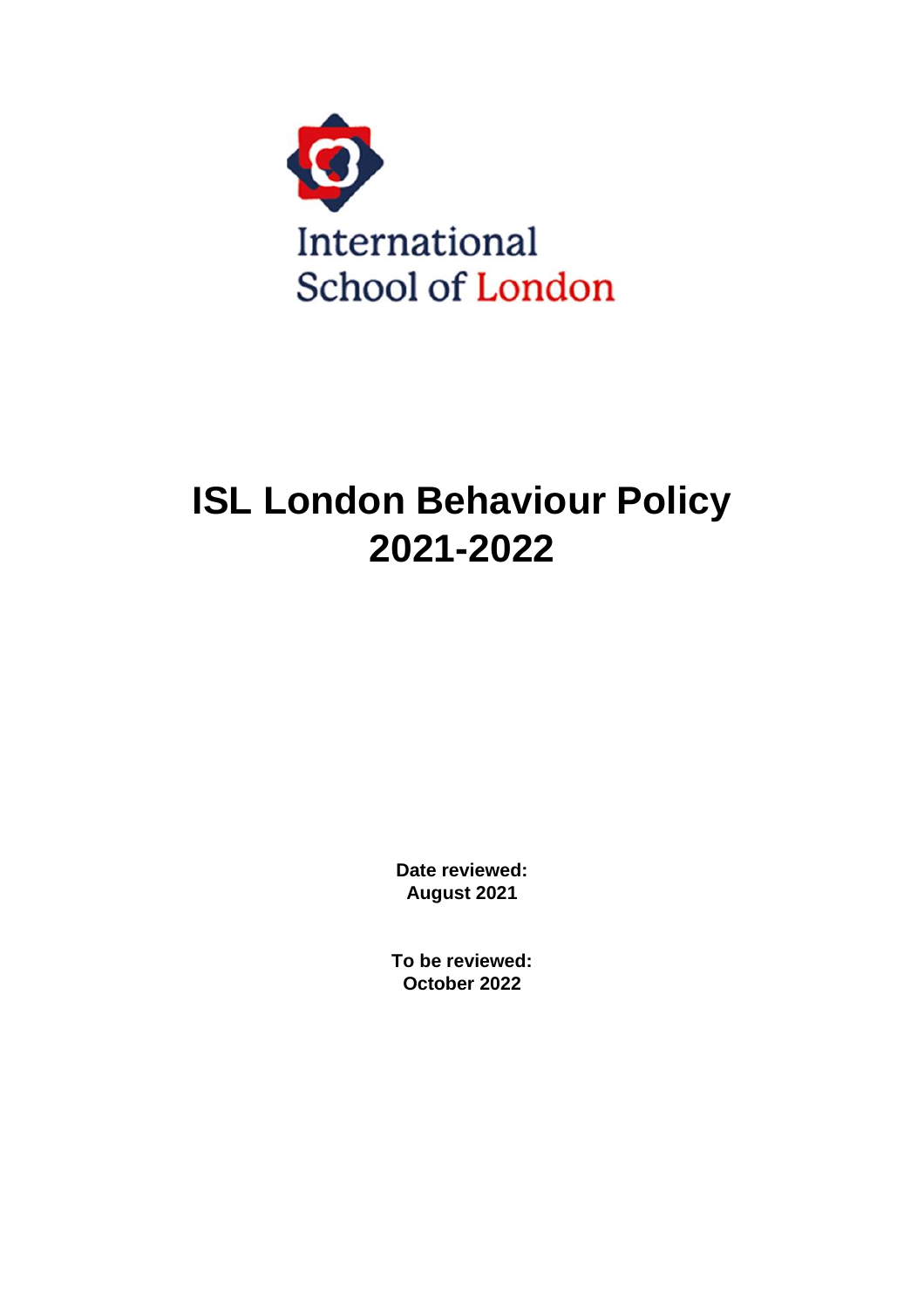#### **Mission statement**

Since 1972, we have established a welcoming and inclusive community. Our diverse cultures and languages drive all our learning experiences.

We nurture creativity and curiosity to stimulate deep thinking. We foster insight, compassion and resilience to enable us to play a meaningful part in a changing world.

#### **Vision statement**

We celebrate our stories, our worth and our purpose to make a difference in a shared world

At the International School of London, we believe in:

Empowering students to maximise their learning opportunities and to fulfil their potential.

Actively integrating cultural diversity in the curriculum.

Creating inclusive, vibrant and innovative learning communities. Offering a diverse and extensive international programme that supports personal, social and professional growth.

#### **Behaviour Policy**

Respectful and considerate behaviour is an essential element in the life of the school community. Learning can best take place in an environment which is safe, healthy, kind and free from prejudice, intimidation, and fear. It is the duty of the School to promote positive behaviour, and to deal effectively with poor behaviour. The following policy statement seeks to outline the moral, legal and administrative framework in which the school will do this.

A healthy community is built on a culture of mutual respect and understanding. Staff must be vigilant and open to relationship tensions and ensure Heads of Year/ Head of Student Well-being are made aware of concerns. Staff must be particularly vigilant of peer-on-peer abuse, and the safeguarding dimension of all matters related to behaviour. Peer-on-peer abuse can come in many forms including but not limited to bullying, physical and online abuse, sexual harassment and violence. Staff should be careful not to disregard so-called 'light-handed' comments as banter. It is important that all staff recognise the indicators and signs of peer-on-peer abuse and know how to identify it and respond to reports.

Staff should show an awareness that Safeguarding extends not just to a child on the receiving end of peer-on-peer abuse, but also an awareness that the "offending student" may also be subject to safeguarding concerns too; in such a case, this student requires not only accountability but support.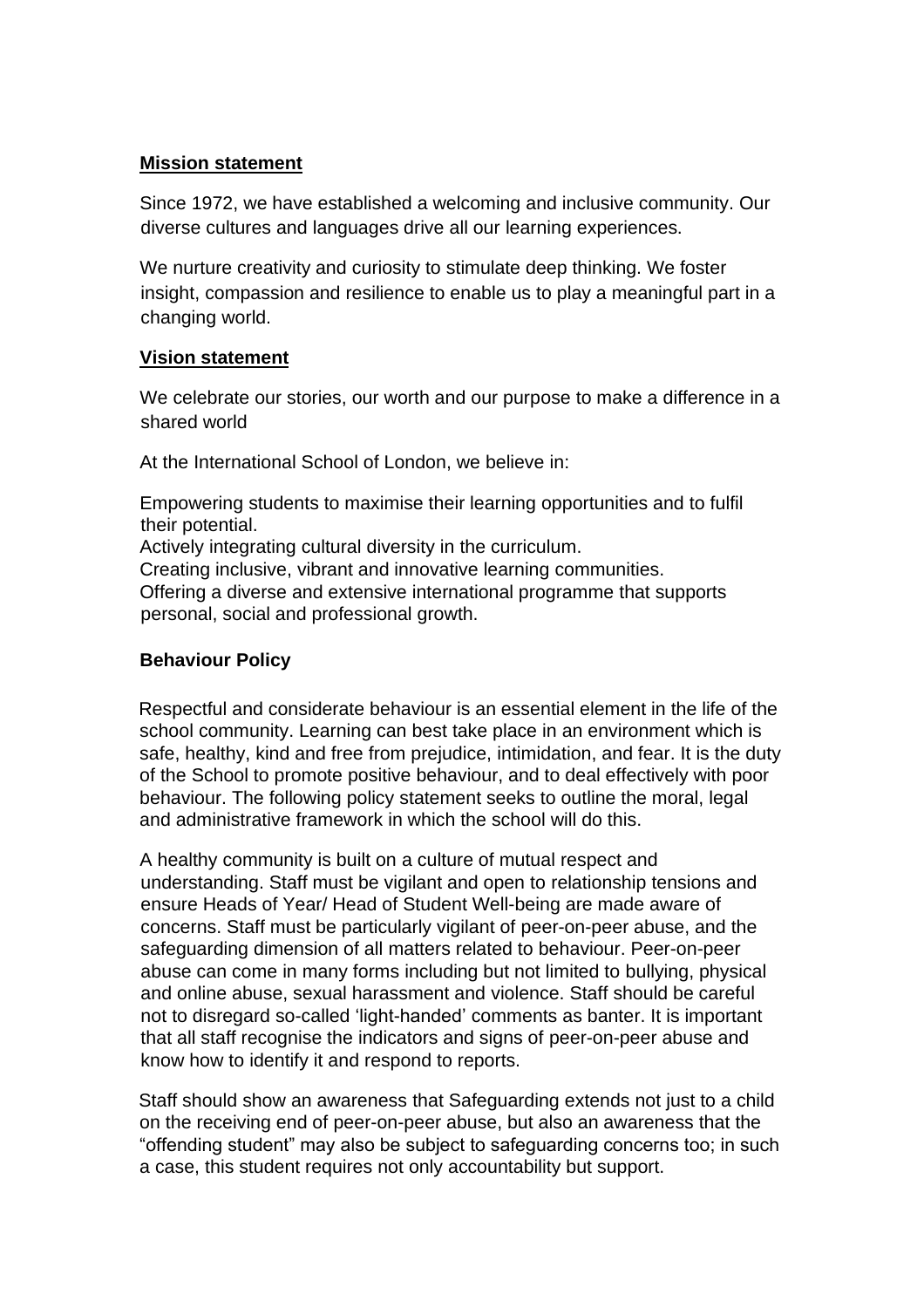*At ISL, safeguarding and promoting the welfare of children is everyone's responsibility. Everyone who comes into contact with children and their*  families has a role to play. In order to fulfil this responsibility effectively, all *practitioners should make sure their approach is child centred. This means that they should consider, at all times, what is in the best interests of the child.*

The School Behaviour Policy, and rewards and sanctions for individual behaviours, will have regard to the following principles:

- 1. We will at all times strive to promote learning and understanding as the central features of the school.
- 2. We will strive to create a harmonious and kind community free from prejudice, harassment and bullying.
- 3. We will ensure that we maintain a healthy, safe and pleasant environment.
- 4. We will strive to understand the effects of our actions on others;
- 5. We will promote and reward behaviour which leads to the fulfilment of these principles.
- 6. We will discourage and take action against behaviour which obstructs the fulfilment of these principles.
- 7. We will apply the policy consistently at any given time.
- 8. We will review the policy regularly and listen to the school community
- 9. We will use the policy to promote behaviours specified in the IB Learner Profile, with a particular emphasis on the following attributes; 'open-minded': 'caring': 'balanced' and 'reflective'.
- 10. The main aim of this policy is the promotion of positive behaviour; this aim is supported by the use of restorative measures for actions which we regard as constituting poor behaviour.

Appended to this policy statement are extracts from the Staff Handbook; the Parents' and Students Handbook, and documentation which is used in cases where reporting particular behaviours is deemed necessary. All such appendices are to be understood as forming part of this policy. There are also other specific policies, e.g. the Anti-Bullying Policy, which form part of our overall Behaviour Policy.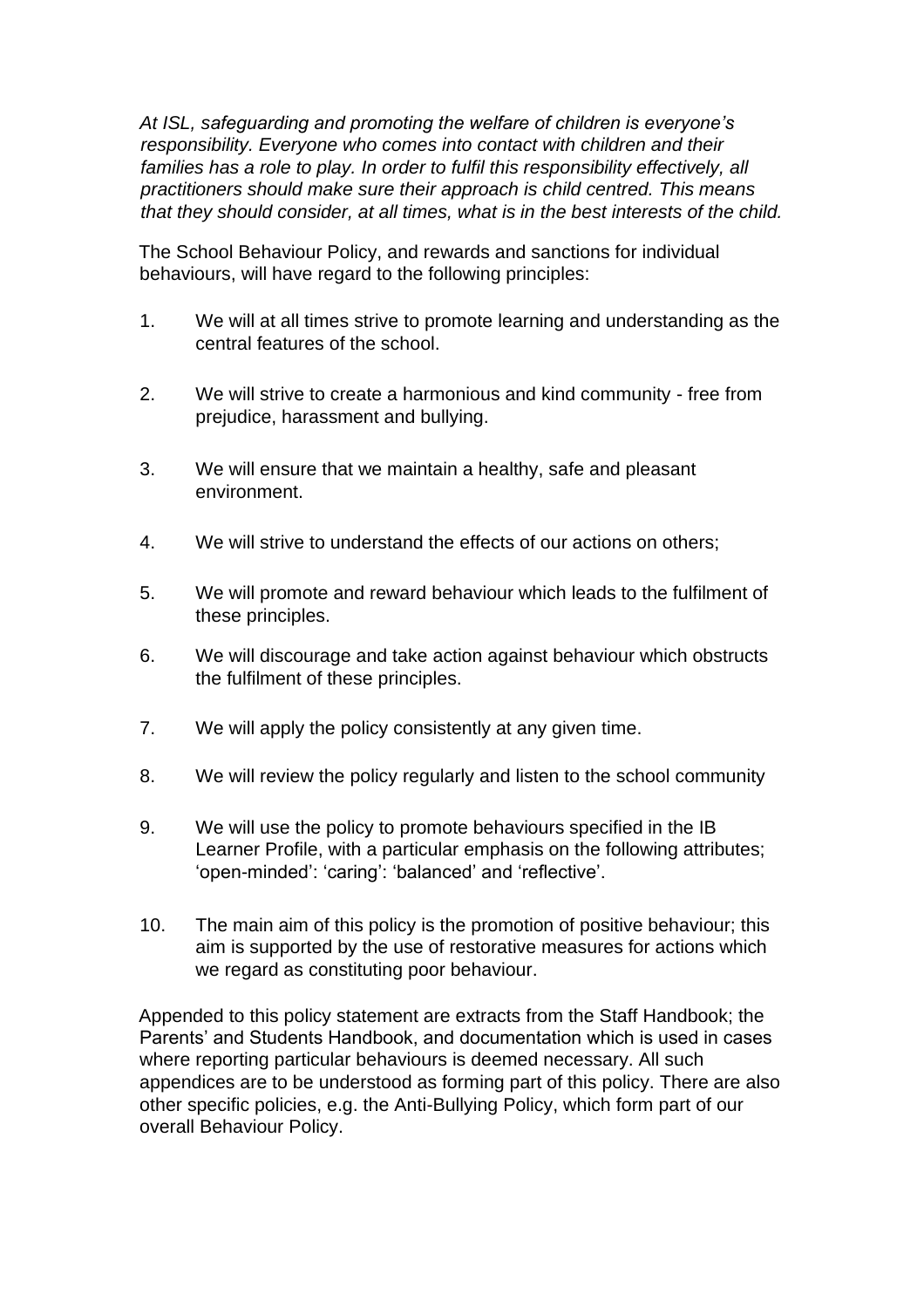Our policy is informed by the behaviours outlined in the IB Learner Profile, which is also included in the appendix.

## **1. The promotion of learning and understanding as the central features of the School**

Behaviour which encourages learning and understanding will be promoted and – where worthy of such note – will be recorded. This may include such simple actions as praising a student for a particular piece of work and making this praise public, online feedback or a letter home. It may include the award of a commendation certificate for a particular achievement whether academic or social e.g. an assignment of particular merit or an excellent punctuality record. Student work will be displayed wherever possible in order that we foster the spirit of academic achievement. The school recognises that positive rewards for such behaviour play an important role in limiting unwelcome behaviour. Such behaviour as inhibits the orderly conduct of classes and other learning environments will be actively discouraged and targeted restorative measures will be employed as necessary.

## **2. The creation of a harmonious and kind community - free from prejudice, harassment and bullying**

We will strive to create a community based on respect, kindness and tolerance. Behaviour which promotes this should be recognised and rewarded where possible. We also recognise that not all conflict is necessarily harmful e.g. a conflict of ideas may have beneficial consequences if conducted in a reflective and open-minded framework. There are, however, certain behaviours which cannot be accepted if we are to achieve a caring and harmonious school community;

- Expressions of racial, religious, sexual prejudice and other forms of harassment and stigmatisation are never acceptable.
- Bullying, in whatever form it takes, can never be accepted.

The school will make clear provision that students, parents and staff are aware of the limits of the school's tolerance of such behaviours, and of the possible consequences arising from such misconduct.

## **3. Ensuring that we maintain a healthy, safe and pleasant environment**

We recognise that it is necessary for a learning environment to be healthy, safe and pleasant. The behaviour of individuals and groups can promote such an environment. There are forms of behaviour that can lead to an unhealthy, unsafe and unpleasant environment. We will promote and reward the former, and discourage and take action against the latter. All members of the school community have responsibilities in this context.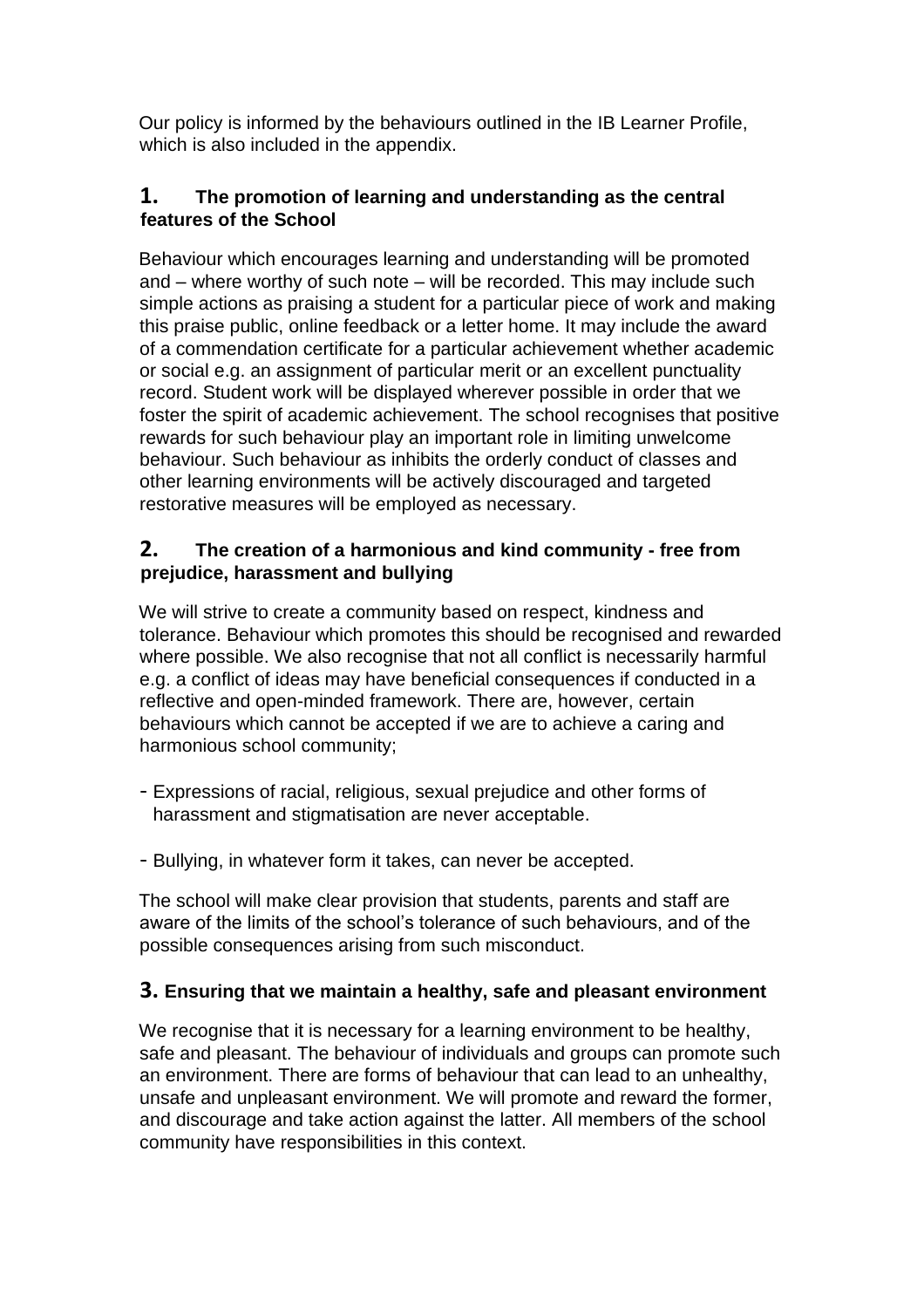### **4. Understanding the effects of our actions on others**

The school will seek to promote the understanding of how our actions affect the lives of others. This principle applies not simply within the school community or during the school day, and the school will promote activities and behaviours which lead to a greater understanding of how our individual and collective behaviour can have a positive effect on the global as well as the local environment. Rewards, and restorative measures, need to be understood and justified with regard to this principle.

#### **5. The Promotion of behaviour which leads to the fulfilment of these principles.**

Active encouragement and recognition of positive behaviour is an important tool in achieving a community where positive and respectful behaviour is the accepted norm. The school will have in place an informal and formal system of rewards and incentives for good behaviour. Informal rewards may include such simple acts as reinforcement of positive behaviour in the classroom through oral commendation. Formal rewards may include commendation certificates for individuals or groups or the awarding of prestigious prizes for achievement or certain behaviours e.g. the International Global Citizen's Award. Our students will be made aware of how the IB learner profile directly relates to, and supports, behaviour in the School.

### **6. Discouragement of, and action against, behaviour which obstructs the fulfilment of these principles**.

The school will employ a range of specific restorative measures from oral reprimand to permanent exclusion from the school community where an individual has behaved in such a way as to contradict or obstruct the principles of behaviour outlined above. It is important that when action is taken against an individual on these grounds that the justification for such action is explained clearly to that individual and – if required – to the family or legal guardians of that individual. The range of sanctions available to school staff will be made clear to them. Staff should not exceed the range of sanctions which they are entitled to employ under the framework laid down by the Head of School and/or by statutory guidance and law. Under no circumstances will corporal punishment be administered at this school.

# **7. The consistent application of the Policy**

Consistent application of this policy – and any rewards and sanctions consequent upon it - is vital to its effectiveness. Inconsistent practice leads to a lack of understanding of the policy and its particular manifestations, and to a justified sense of unfairness, when action is taken in one circumstance, but not in another, similar circumstance. To that end the school will endeavour to inform and explain its relevant policies and systems to all members of the school community. Channels of communication must be made available to enable such understanding to be achieved. These channels may include tutor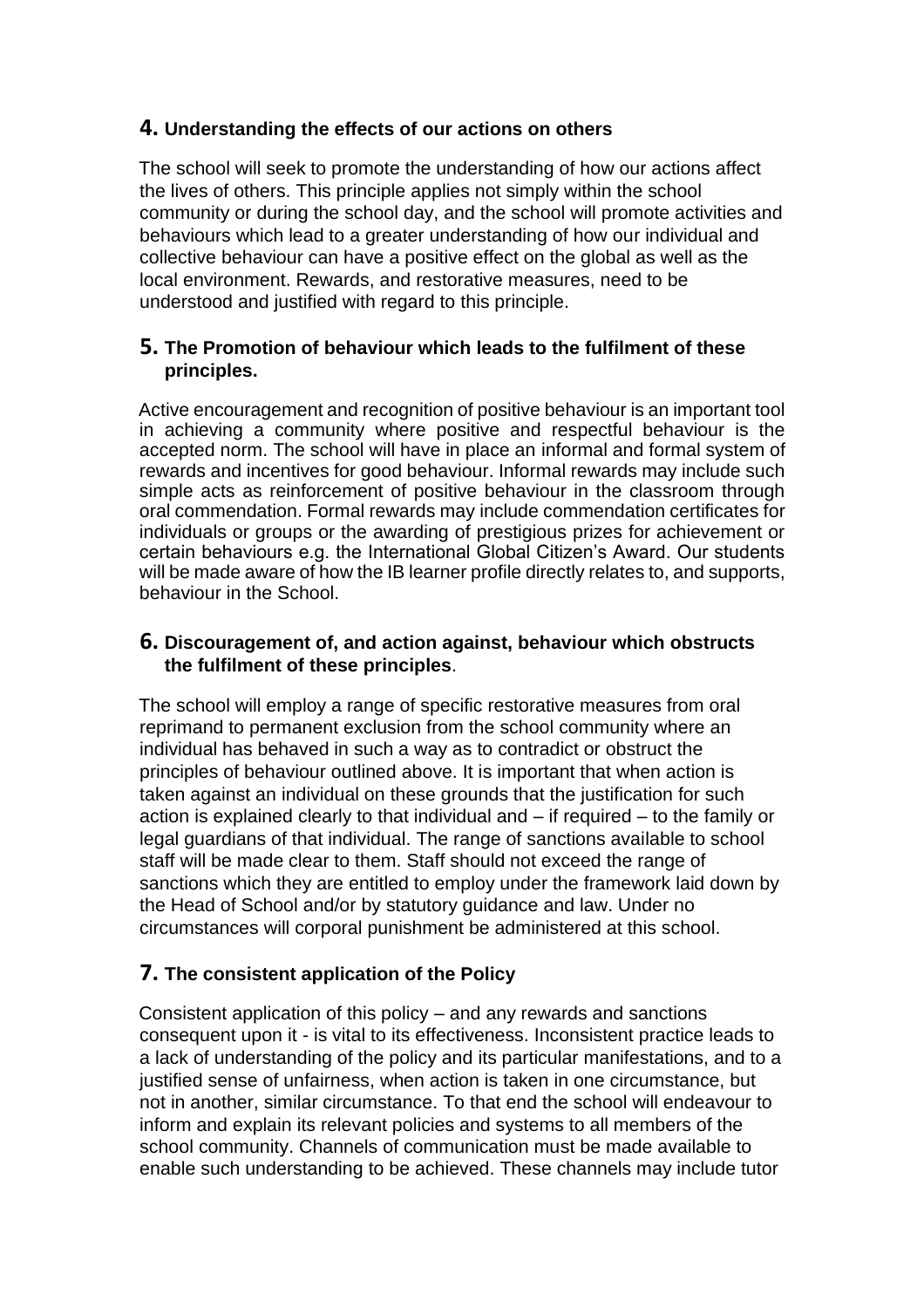groups, staff meetings and parent teacher meetings. The policy should be easily accessible to the school community.

In the management of behaviours which are incompatible with our expectations of student behaviour, the following ladder is provided to ensure a consistency of approach (see next page). All matters of student misbehaviour will be handled at the stage of the ladder that the school leaders involved decide is most appropriate.

Each matter of behaviour will be looked at according to its gravity - for example, a first offence by a student deemed as being 'higher level inappropriate behaviour', will automatically be dealt with at stage 3.

Similarly, the ladder is applied in the expectation that the student responds positively to the restorative measures, so that unsatisfactory behaviour is definitively resolved. Should this, however, not happen, an escalation to another, higher stage will be required.

If further pertinent information about a behavioural case comes to light *after* the relevant school leaders have already decided on a particular stage of the ladder, it will be necessary for them to review the stage applied, to ensure that the matter concerned has been dealt with appropriately and consistently. In such a case, the application of another stage of the ladder can be regarded as a likely outcome.

| <b>Stage</b> | <b>Behaviour</b>                                                                                                        | <b>Outcomes</b>                                                                                                                                                                      | Who should<br>be involved                                                                                                                                |
|--------------|-------------------------------------------------------------------------------------------------------------------------|--------------------------------------------------------------------------------------------------------------------------------------------------------------------------------------|----------------------------------------------------------------------------------------------------------------------------------------------------------|
|              | Low level inappropriate<br>behaviours<br>e.g. interrupting in class,<br>ignoring minor instructions,<br>thoughtlessness | Apply positive strategies<br>to encourage<br>appropriate behaviours<br>in line with the school's<br>ethos.<br>e.g. restorative<br>conversation to<br>unpack/address root<br>cause of | Teacher and<br>Tutor.<br>Head of<br>Pastoral,<br>Head of<br><b>Student</b><br>Welfare to<br>be<br>informed<br>(as applicable<br>to case in<br>question), |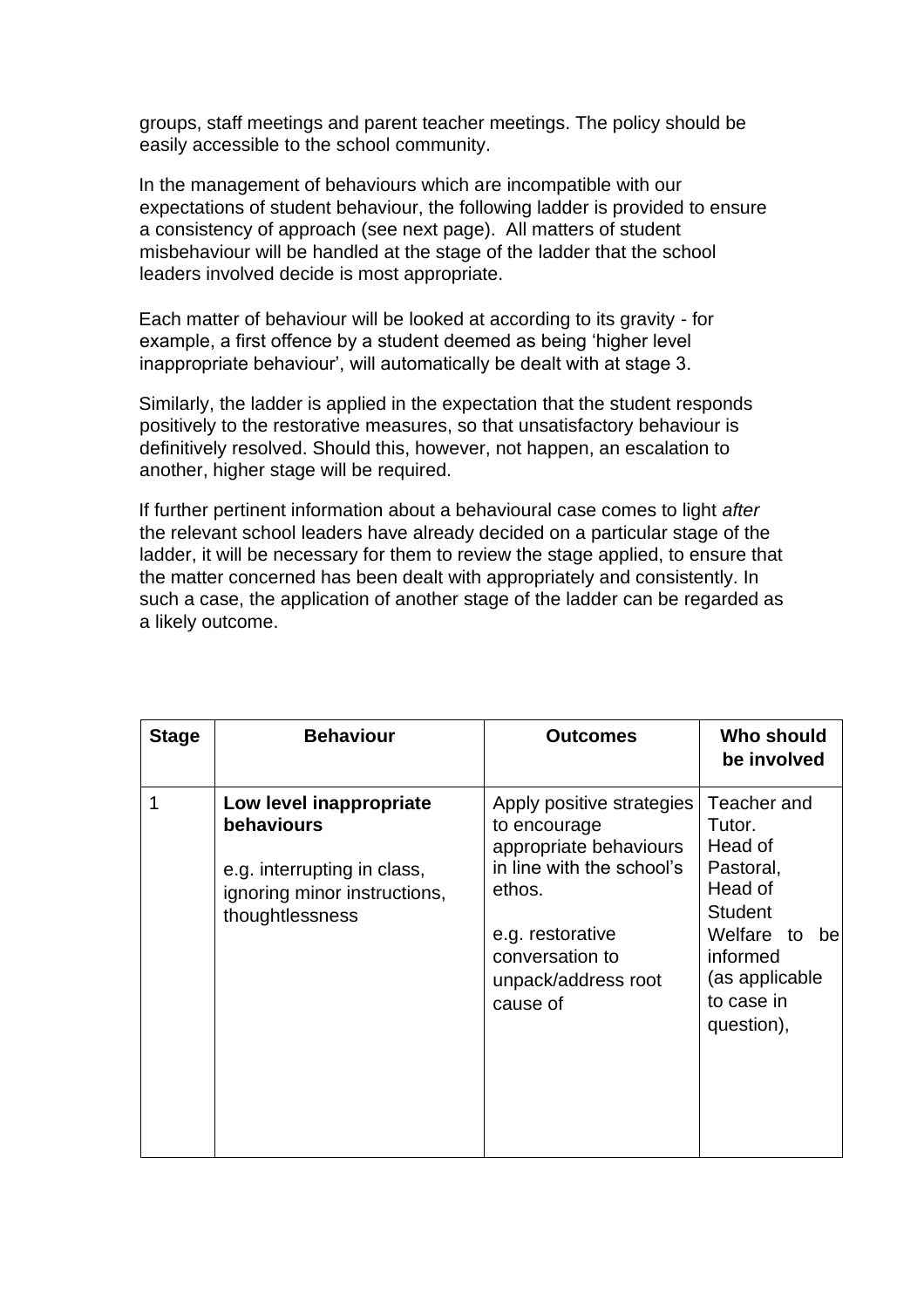|  |  | behaviour, reflective<br>letter written by student,<br>praise positive<br>behaviour evidenced in<br>school | and involved<br>as/if<br>necessary |
|--|--|------------------------------------------------------------------------------------------------------------|------------------------------------|
|--|--|------------------------------------------------------------------------------------------------------------|------------------------------------|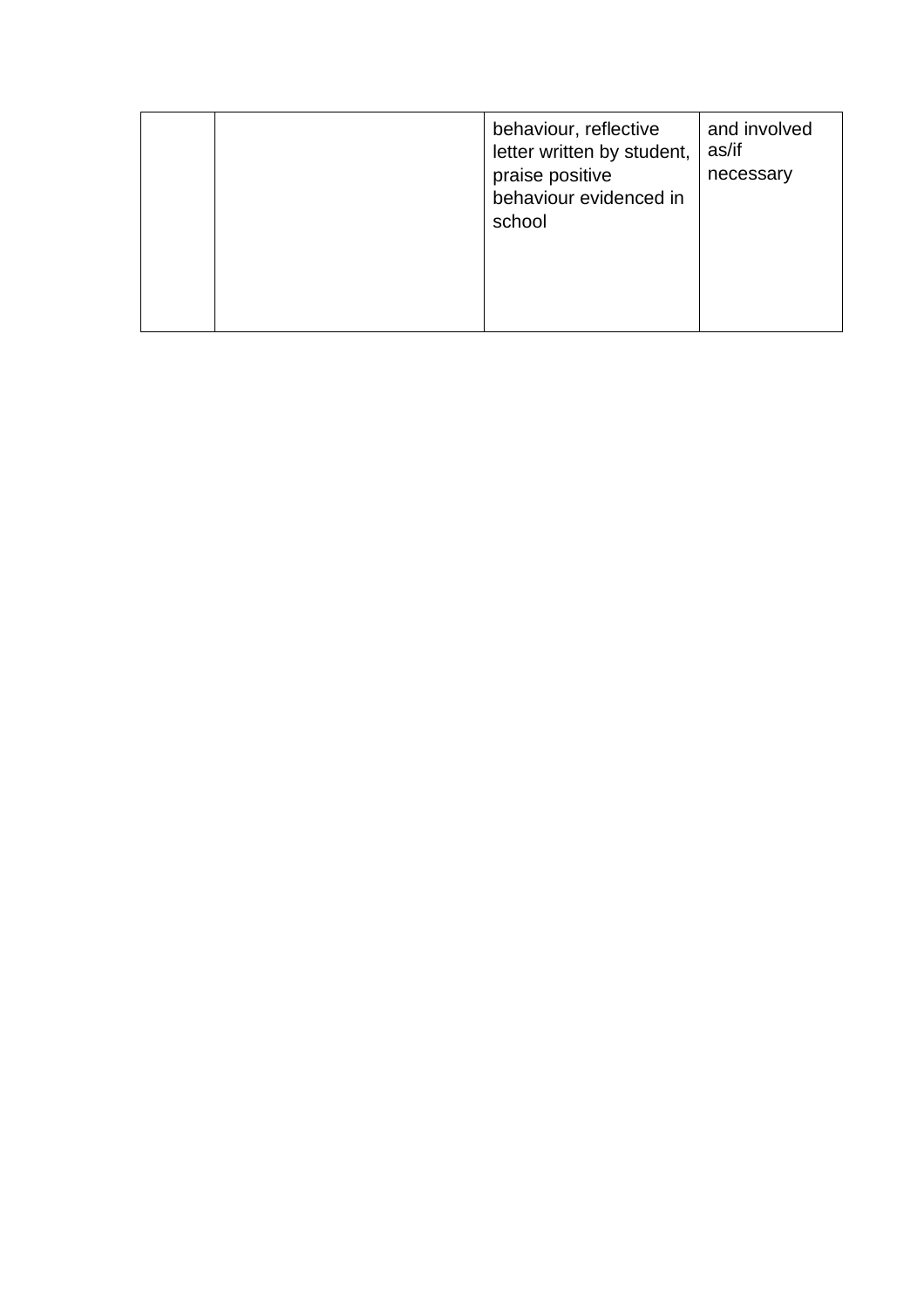| 2 | <b>Medium level inappropriate</b><br>behaviours<br>e.g. persistent disruptive<br>behaviour deliberately creating<br>a disturbance, unkind<br>behaviour, inappropriate<br>language | Apply positive strategies<br>and restorative<br>measures to encourage<br>appropriate behaviours<br>in line<br>with school's ethos<br>e.g. restorative<br>conversation to<br>unpack/address root<br>cause of behaviour<br>along with other<br>measures. These<br>include: tutor and Head<br>οf<br>Pastoral/Head of<br>Student Welfare (as<br>applicable) to meet with<br>parent and student<br>about suitable<br>restorative measure;<br>use of conduct report<br>and recording of<br>incident/s in | Parents, Tutor,<br>Head of<br>Pastoral,<br>Head<br>0f<br><b>Student</b><br>Welfare (as<br>applicable<br>to<br>the<br>particular case)<br>Counsellor<br><b>SENCO</b><br>or<br>if/as<br>appropriate to<br>the case. |
|---|-----------------------------------------------------------------------------------------------------------------------------------------------------------------------------------|----------------------------------------------------------------------------------------------------------------------------------------------------------------------------------------------------------------------------------------------------------------------------------------------------------------------------------------------------------------------------------------------------------------------------------------------------------------------------------------------------|-------------------------------------------------------------------------------------------------------------------------------------------------------------------------------------------------------------------|
|---|-----------------------------------------------------------------------------------------------------------------------------------------------------------------------------------|----------------------------------------------------------------------------------------------------------------------------------------------------------------------------------------------------------------------------------------------------------------------------------------------------------------------------------------------------------------------------------------------------------------------------------------------------------------------------------------------------|-------------------------------------------------------------------------------------------------------------------------------------------------------------------------------------------------------------------|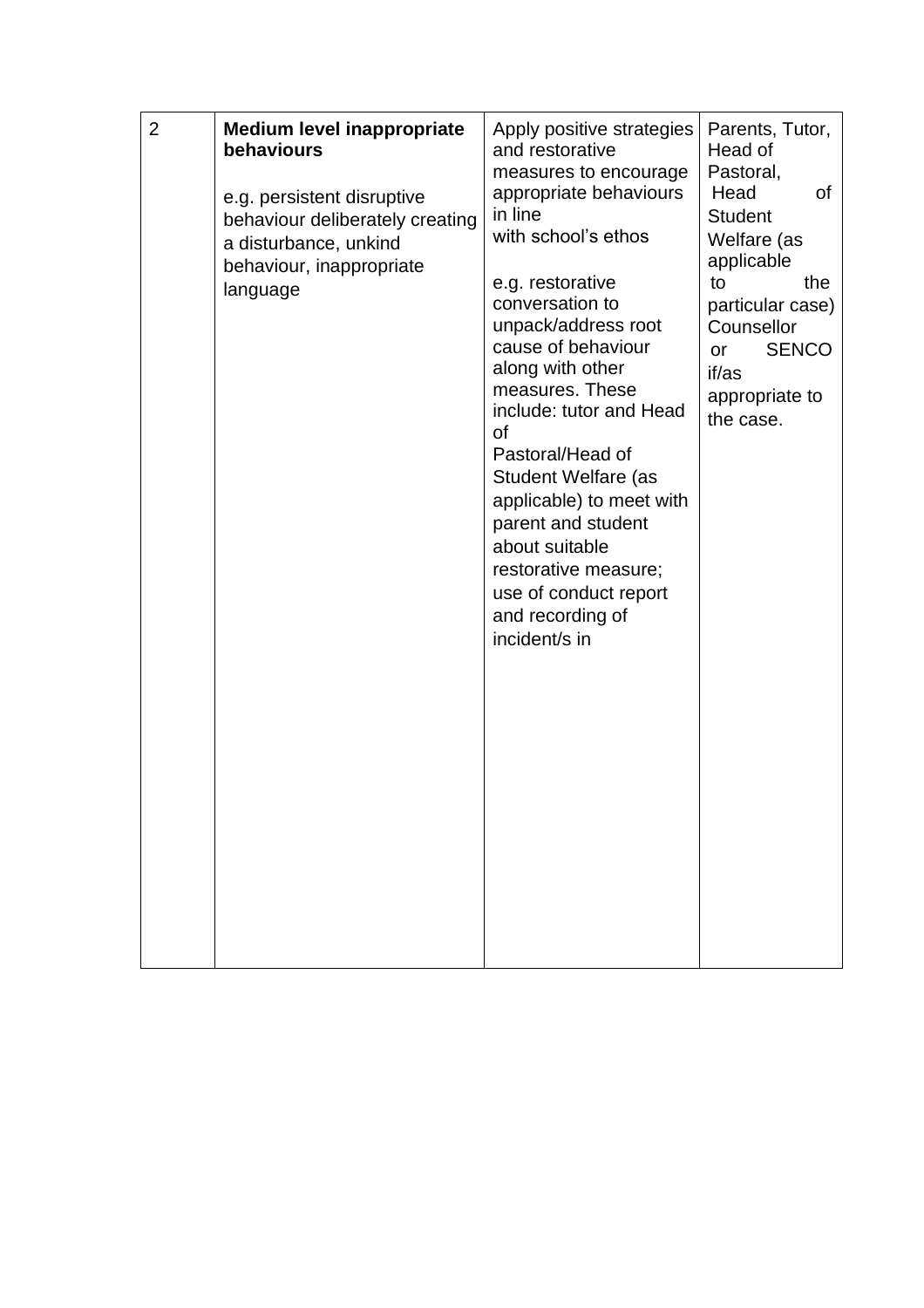|  | question; daily or<br>weekly report (as<br>appropriate); student-<br>written behaviour<br>commitment;<br>restorative service to<br>the community |  |
|--|--------------------------------------------------------------------------------------------------------------------------------------------------|--|
|  |                                                                                                                                                  |  |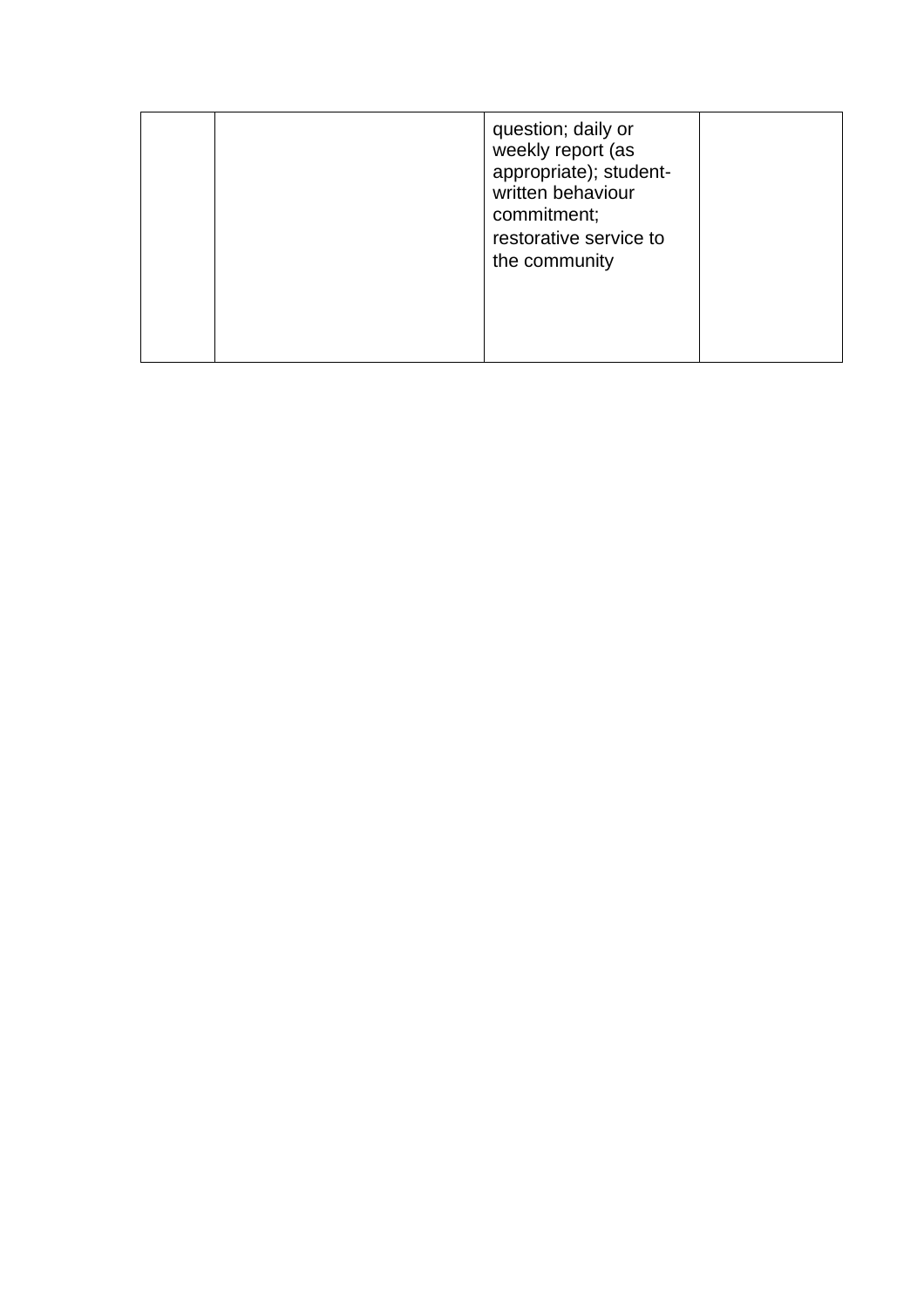| 3 | <b>Higher level inappropriate</b><br>behaviours<br>e.g. serious challenge to<br>authority, repeated refusal to<br>do tasks, persistent harmful<br>or offensive language,<br>intentional physical harm to<br>others, malicious allegations<br>against others | Apply positive<br>strategies and<br>sanctions to encourage<br>appropriate behaviours<br>in line<br>with school's ethos<br>e.g. restorative<br>conversation to<br>unpack/address root<br>cause of behaviour<br>along with other<br>measures. These<br>include: behaviour<br>contract in place with<br>specific and tracked<br>targets; Head of<br>Pastoral/Head of<br>Student Welfare (as<br>applicable) and tutor to<br>meet with parent and<br>student about<br>implementation of | Parents,<br>Head of<br>Pastoral,<br>Tutor,<br>Principals<br>(as applicable<br>to the<br>particular<br>case).<br>Counsellor<br>or SENCO<br>if/as<br>appropriate to<br>the case. |
|---|-------------------------------------------------------------------------------------------------------------------------------------------------------------------------------------------------------------------------------------------------------------|------------------------------------------------------------------------------------------------------------------------------------------------------------------------------------------------------------------------------------------------------------------------------------------------------------------------------------------------------------------------------------------------------------------------------------------------------------------------------------|--------------------------------------------------------------------------------------------------------------------------------------------------------------------------------|
|---|-------------------------------------------------------------------------------------------------------------------------------------------------------------------------------------------------------------------------------------------------------------|------------------------------------------------------------------------------------------------------------------------------------------------------------------------------------------------------------------------------------------------------------------------------------------------------------------------------------------------------------------------------------------------------------------------------------------------------------------------------------|--------------------------------------------------------------------------------------------------------------------------------------------------------------------------------|

|  | restorative measure;<br>daily or weekly report;<br>restorative service to<br>the community |  |
|--|--------------------------------------------------------------------------------------------|--|
|  |                                                                                            |  |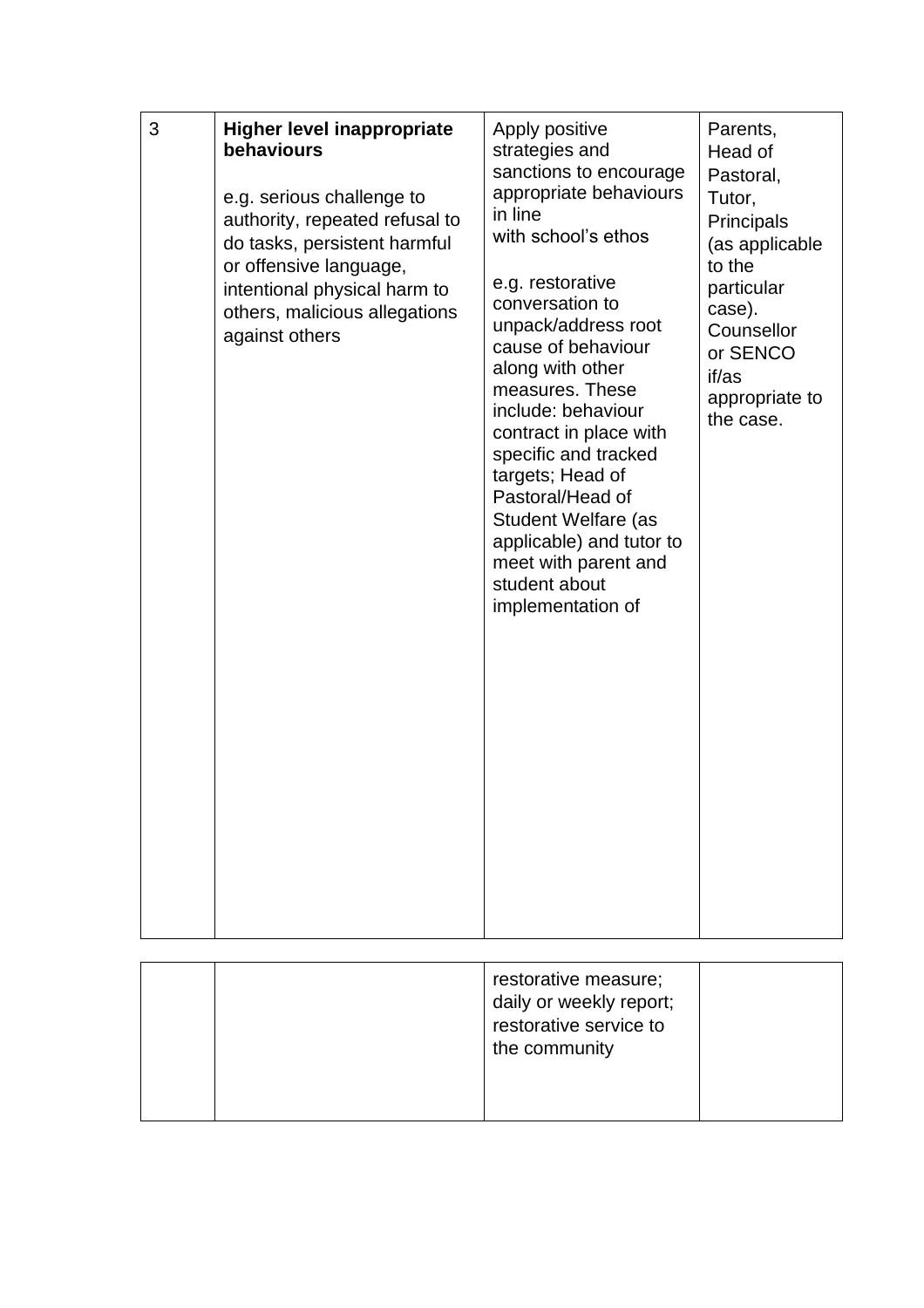| daily or weekly report; | Head of<br>Fixed-term exclusion,<br>authority, behaviour that puts<br>supported by other<br><b>Student</b><br>others in danger, bringing<br>measures<br>Welfare (as<br>substances or pornographic<br>e.g. restorative<br>applicable to<br>items into school, persistent<br>conversation to<br>the particular<br>peer on peer abuse<br>unpack/address root<br>case).<br>cause of behaviour<br>Counsellor<br>along with other<br>or SENCO<br>measures. These<br>if/as<br>include: behaviour<br>appropriate to<br>contract in place with<br>the case.<br>specific and tracked<br>targets; Head of<br>Pastoral/Head of<br>Student Welfare (as<br>applicable) and tutor to<br>meet with parent and<br>student about<br>implementation of<br>restorative measure; |
|-------------------------|-------------------------------------------------------------------------------------------------------------------------------------------------------------------------------------------------------------------------------------------------------------------------------------------------------------------------------------------------------------------------------------------------------------------------------------------------------------------------------------------------------------------------------------------------------------------------------------------------------------------------------------------------------------------------------------------------------------------------------------------------------------|
|                         |                                                                                                                                                                                                                                                                                                                                                                                                                                                                                                                                                                                                                                                                                                                                                             |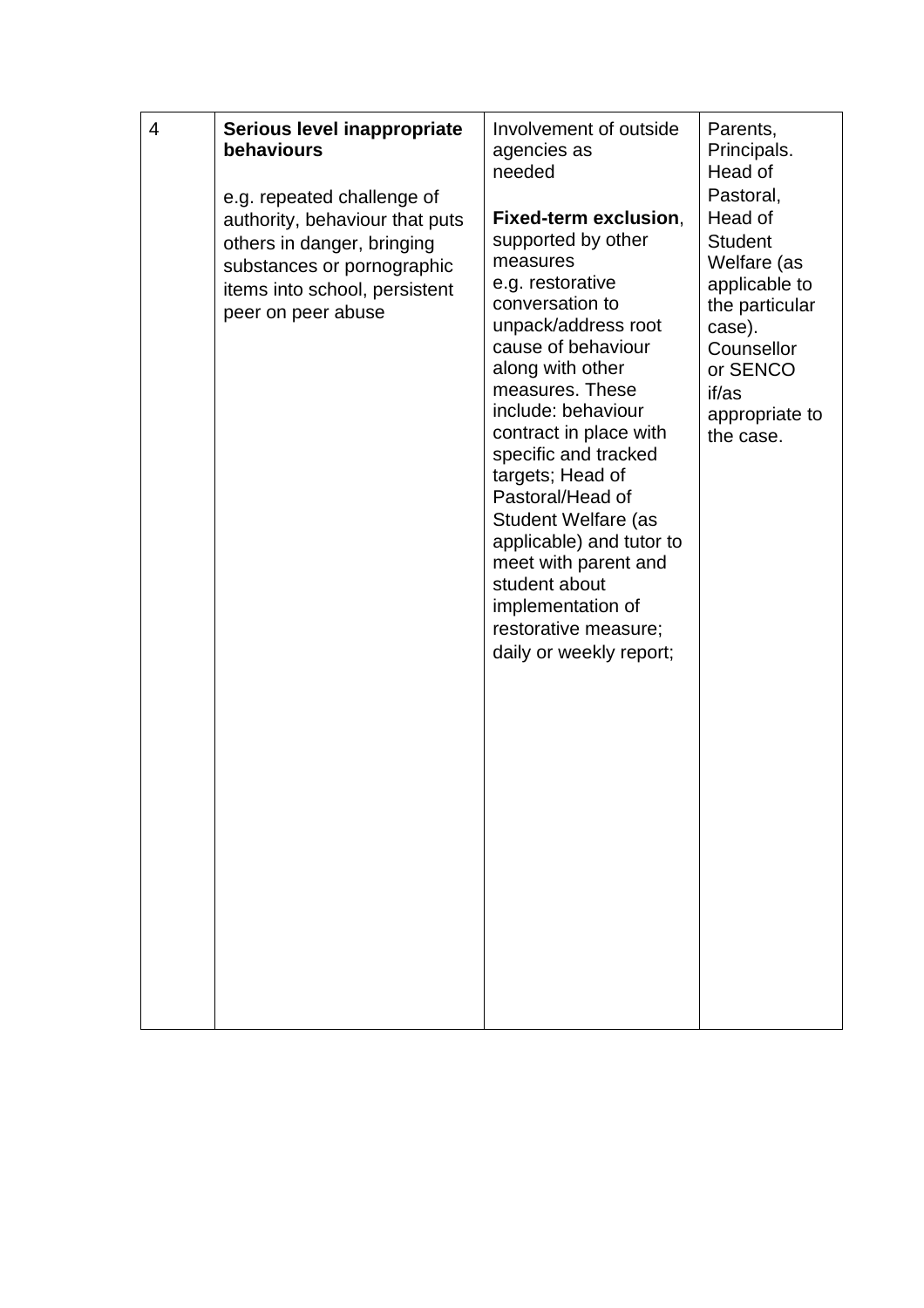|  | restorative service to<br>the community. The<br><b>Fixed Term Exclusion</b><br>may take the form of an<br>external, or internal,<br>exclusion, depending on<br>what the relevant ISL<br>school leaders decides.<br>Permanent exclusion,<br>which requires the<br>student to leave<br>ISL. |  |
|--|-------------------------------------------------------------------------------------------------------------------------------------------------------------------------------------------------------------------------------------------------------------------------------------------|--|
|  |                                                                                                                                                                                                                                                                                           |  |

### **8. Review of Policy**

There will be a regular review of the policy and its specific manifestations.

If an unforeseen circumstance arises which requires the modification of or – more likely - addition to the policy, then it may be necessary to revisit the policy between the regular review cycle. Any such modifications or changes to the Policy will be communicated to the school community.

The Policy will be presented and explained to staff annually and comments noted for the Senior Management Team review.

The parent community will be invited to comment on the policy on a biennial basis – though there will always be provision for comment at any time via meetings of the Parent Teacher Association.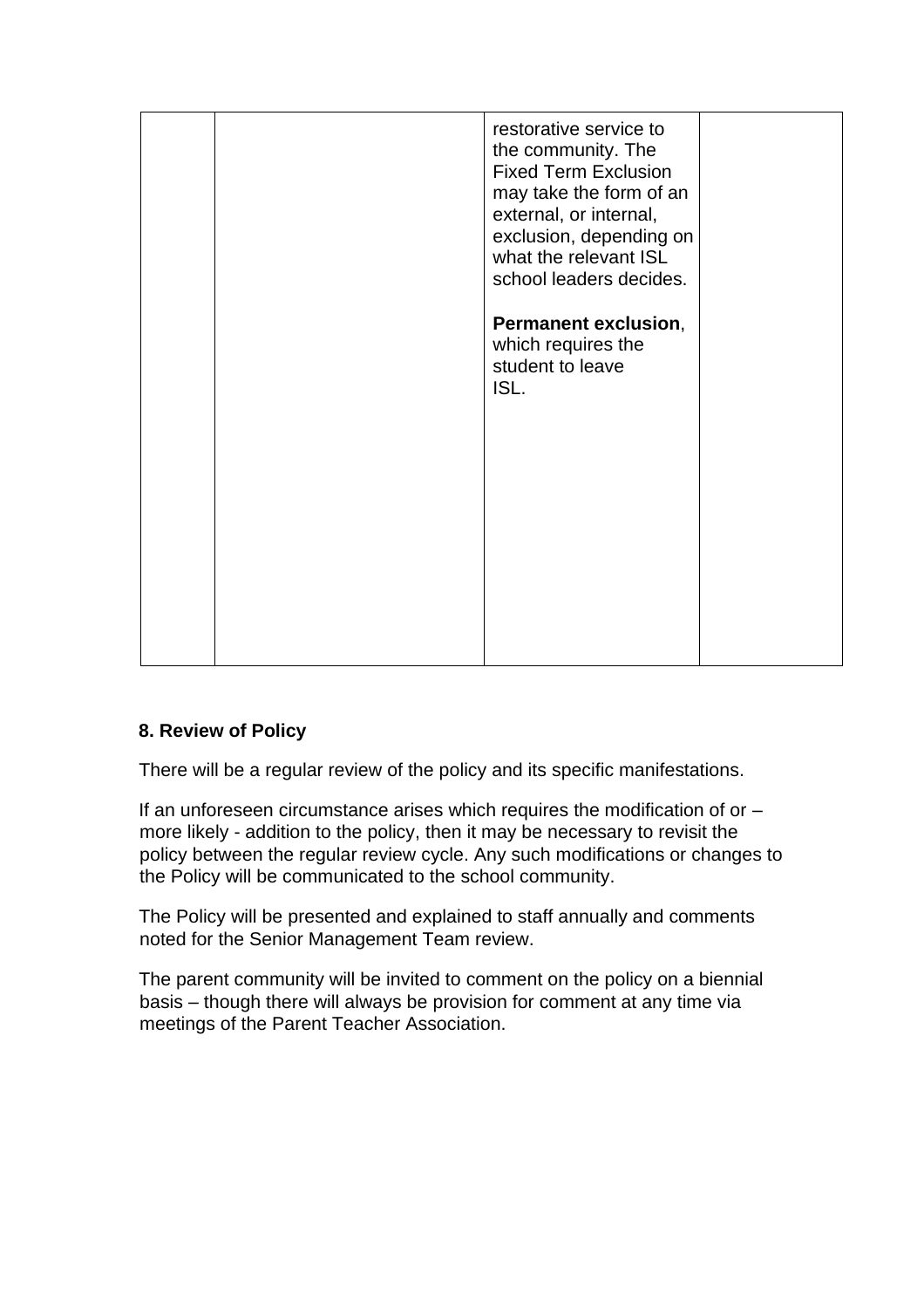### **Appendix 1 - IB Learner Profile**

**Inquirers.** They develop their natural curiosity. They acquire the skills necessary to conduct inquiry and research and show independence in learning. They actively enjoy learning and this love of learning will be sustained throughout their lives.

*University faculties regularly note IB students' passion for discovery.* 

**Knowledgeable.** They explore concepts, ideas and issues that have local and global significance. In so doing, they acquire in depth knowledge and develop understanding across a broad and balanced range of disciplines.

*IB students are extraordinarily well prepared for the academic requirements of university coursework.* 

**Thinkers.** They exercise initiative in applying thinking skills critically and creatively to recognize and approach complex problems, and make reasoned, ethical decisions.

*IB students contribute to discussions in a meaningful way. They do not shy away from challenging questions and, once they know the answer, follow up by asking "why?"* 

**Communicators.** They understand and express ideas and information confidently and creatively in more than one language and in a variety of modes of communication. They work effectively and willingly in collaboration with others.

*IB students regularly deliver stimulating presentations and drive excellence in group assignments.* 

**Principled.** They act with integrity and honesty, with a strong sense of fairness, justice and respect for the dignity of the individual, groups and communities. They take responsibility for their own actions and the consequences that accompany them.

*IB students are infused with the academic integrity that is a fundamental value of universities and colleges* 

**Open-minded.** They understand and appreciate their own cultures and personal histories, and are open to the perspectives, values and traditions of other individuals and communities. They are accustomed to seeking and evaluating a range of points of view, and are willing to grow from the experience.

*IB students have a deep understanding of various cultures and views, bringing an appreciation of new views to both their academic study and their involvement in local and wider communities. Their international mindedness complements the missions of the best tertiary institutions.*